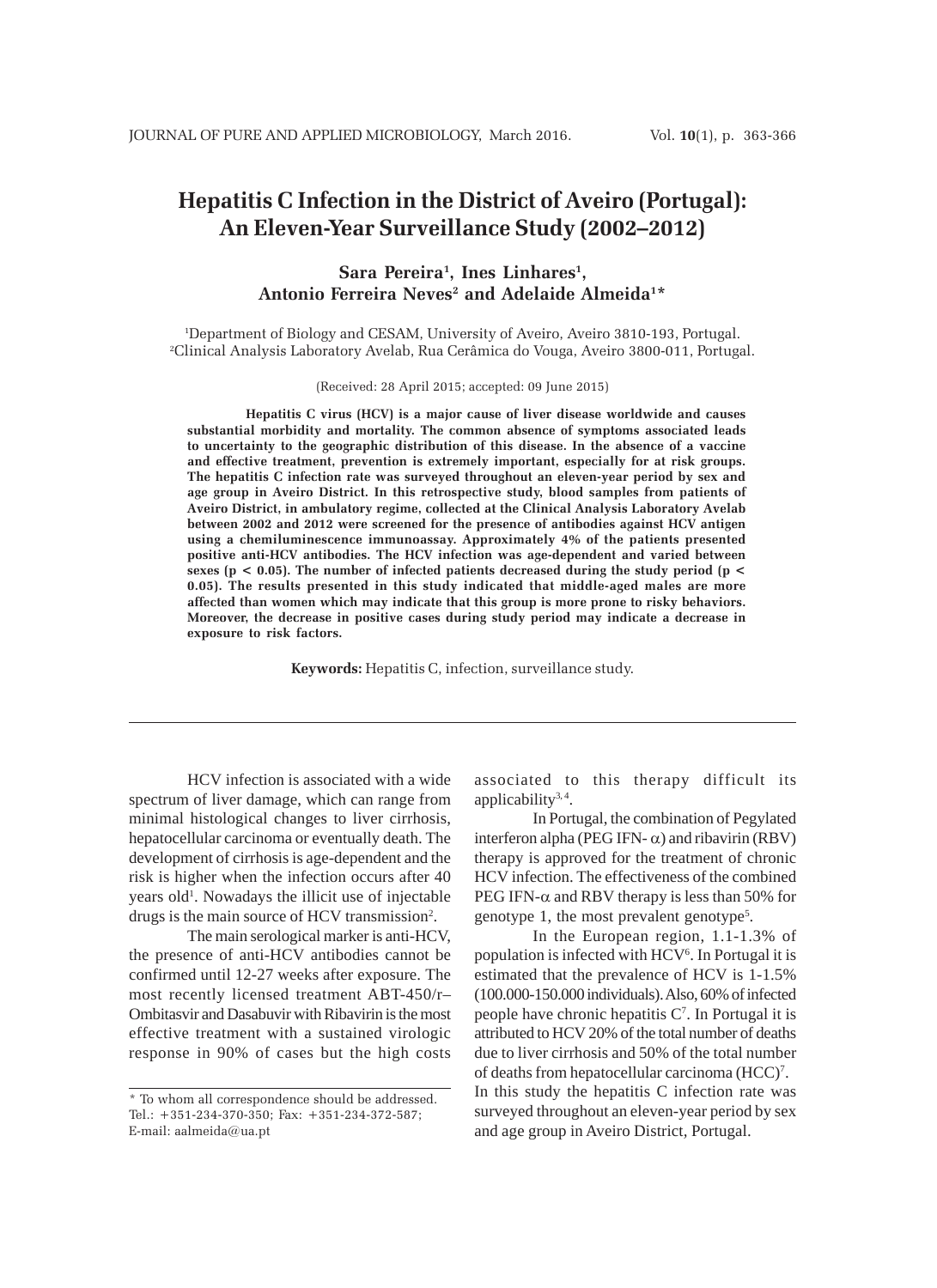#### **MATERIALS AND METHODS**

#### **Samples**

In this retrospective study all serum samples analysed for anti-HCV antibodies from patients of the District of Aveiro, in ambulatory regime, collected at the Clinical Analysis Laboratory Avelab (Aveiro, Portugal) during the period 2002- 2012, were analysed. The age and sex of each patient were registered.

# **Sampling**

Samples were collected, using the Avelab Laboratory protocol. The venous blood of the patients was collected and reserved. The samples were centrifuged at 1381 x g for 10 minutes.

# **Antibodies Detection**

The samples were analyzed in an automated Siemens ADVIA Centaur® XP immunoassay analyzer.

The most important screening marker is anti-HCV antibody that must be required systematically in individuals who have been exposed to any risk situation considered for this infection and is part of laboratory studies for pregnant woman. Positive result for anti-HCV antibodies correspond to current or past infection (prevalence of infection). It was not possible to distinguish current from past infection.

# **Statistical analysis**

The data were treated using the Statistical Package for the Social Sciences (SPSS) 20.0 for Windows. To simplify the statistical analysis the patients were grouped by age ranges: 0-5, 6-15, 16- 25, 26-35, 36-45, 46-55, 56-65 and >66. The absolute (n) and relative (%) frequencies were presented for qualitative variables. The normality of data was checked before analysis. As all the variables failed

this statistical method assumption, the nonparametric Chi-square  $(X^2)$  test was used to check if the distribution of variables was similar in the different groups for immunity. The significance level established was 0.05.

## **RESULTS AND DISCUSSION**

# **Results**

#### **Characterization of the sample**

The annual average of analyzed samples was 5403. It was observed a decrease of about 9% on the number of analysis performed between 2009 and 2012 (Fig. 1A). From the total of 59440 serum samples analyzed between 2002 and 2012, 18092 (30.4%) were performed in male patients and 41348 (69.6%) in females. The age of the patients ranged between 0 and 99 years. Patients aged between 26- 35 years represented the age group that carried out more analysis (Fig. 1B).

From the total serum samples analyzed, 3.7% had positive anti-HCV antibodies.

# **Characterization of infected or past infected patients**

The age of patients with positive anti-HCV antibodies ranged from 0 to 99 years, with a mean age of 37 years. Anti-HCV antibodies were detected in 2203 patients (636 females and 1567 males).

The higher incidence of HCV infection was observed in male patients aged from 36 to 45 years and in female patients older than 66 years. The incidence of infection was significantly different ( $p < 0.05$ ) among age groups and between genres (Fig. 2A) and varied over the study period (Fig. 2B).



J PURE APPL MICROBIO*,* **10**(1), MARCH 2016. **Fig. 1.** Frequency (%) of the samples by year (A) and age group (B) during the study period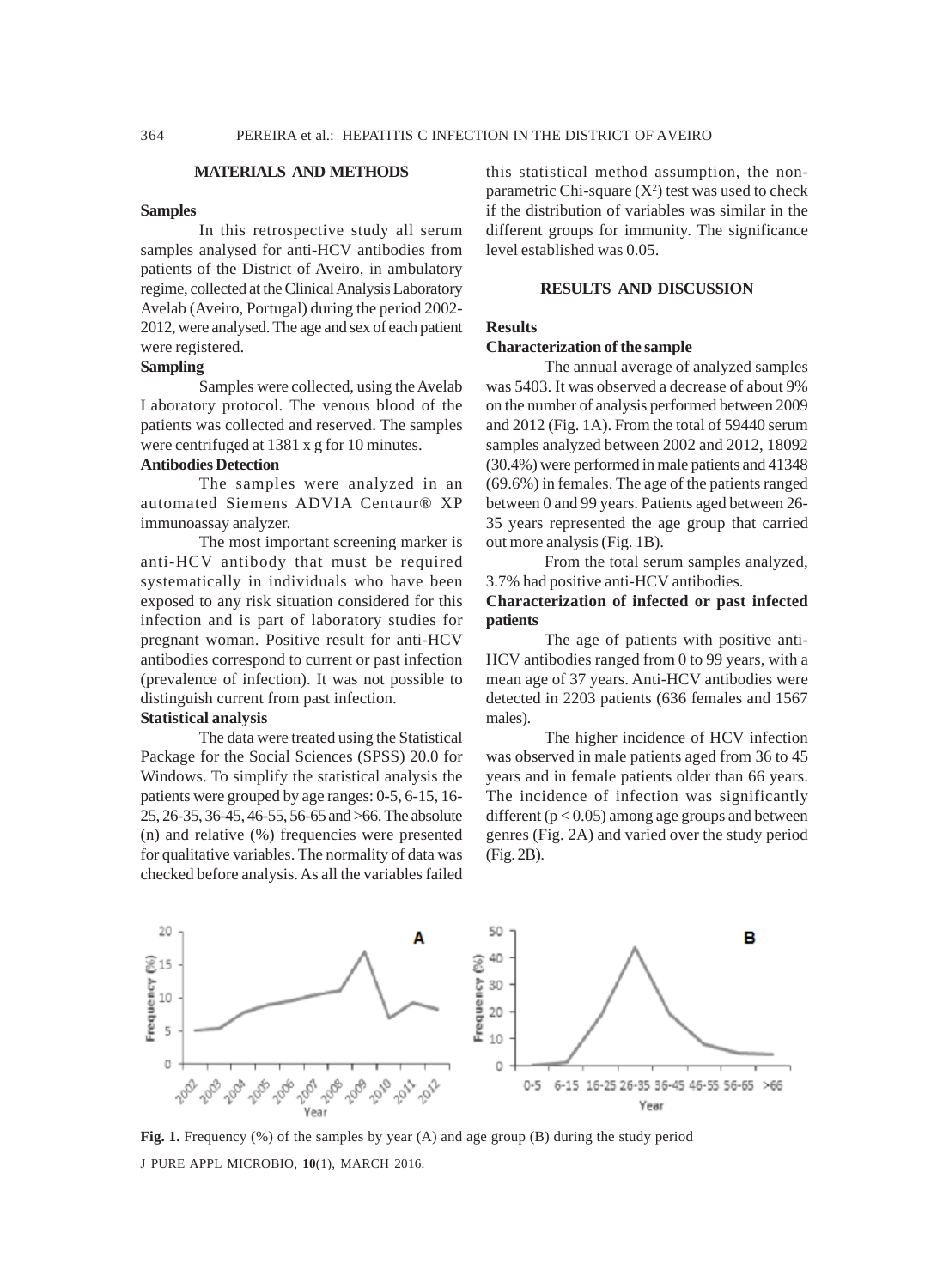

**Fig. 2.** Percentage of positive anti-HCV antibodies by genre and age group (A). Percentage of anti-HCV antibodies by year (B)

#### **DISCUSSION**

During the study period there was a considerable decrease in the percentage of positive results for anti-HCV antibody. Anti-HCV antibodies do not distinguish acute from chronic or resolved infection thus it is not possible to assess the chronic Hepatitis C in the district of Aveiro. These results are consistent with what has been happening in other industrialized countries, presumably reflecting a decrease in percutaneous exposures<sup>8</sup>. This results may also indicate that HCV infection is becoming more deadly<sup>9</sup>.

In studies carried out in Portugal was estimated an incidence of 1-1.5%, which is significantly below to that found in Aveiro<sup>7</sup>. This difference can be explained by the fact that in this study active and past infection are not differentiated. The quantification of viral RNA should be necessary to confirm these results.

The incidence rate in males and females was significantly different. Although the number of females presented in this study were higher than men, the percentage of incidence of the virus was greater for males in all age groups. The fact that this analysis belongs to the general framework of analysis performed by pregnant women may explain this difference between male and female incidence. Nevertheless the rate of incidence in the 26-35 and 36-45 age groups was 11.2% (603 individuals) and 11.7% (478 individuals), respectively, which must not be ignored. The higher incidence in these age groups can be explained by

the risk behaviors associated with younger people such as drug addiction. In United Stated, where the highest prevalence is also among middle aged people, injection drug use is responsible for 68% of infections4, 10. About 40% of people infected older than 40 years old will develop cirrhosis in 20 years, whereas for younger patients this value decrease to 20% but it is possible that the fibrosis progression in someone infected younger than age 40 years could accelerate as that person ages and reaches the age group for which progression to cirrhosis after 20 years of infection is higher<sup>8</sup>.

## **CONCLUSIONS**

In the future more accurate epidemiological data on hepatitis C would be helpful in order to characterize the disease. The prevalence estimates will need to be updated as it is estimated that this values may be decreasing with the adoption of more efficacious therapies. Ideally these studies should be accompanied by more information regarding risk factors and other information relating to patients. Despite these difficulties, it can be concluded that there was a decline in the prevalence of the disease in the District of Aveiro throughout the study period, however, the prevalence is still high when compared with values observed in other European countries. It is important to invest more in prevention and public awareness as existing treatments, even though effective, are still very expensive.

J PURE APPL MICROBIO*,* **10**(1), MARCH 2016.